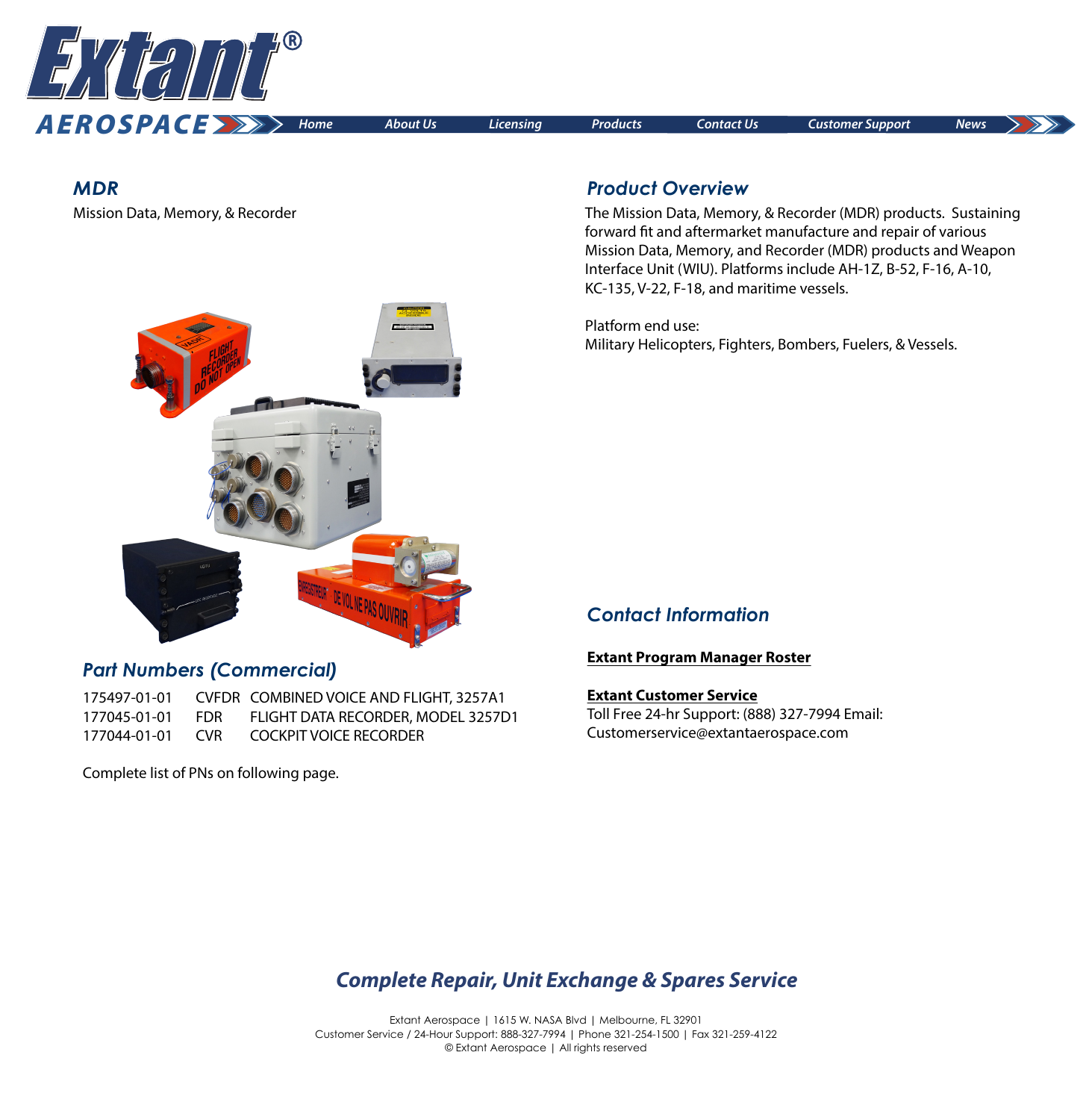| <b>Part number</b> | <b>Part Name</b>     | <b>Detailed Description</b>                                                    |
|--------------------|----------------------|--------------------------------------------------------------------------------|
| 173793-01-04       | <b>TAMMAC</b>        | <b>MEMORY UNIT ASSY, ADVANCED</b>                                              |
| 34128-503          | <b>WIU</b>           | <b>WEAPON INTERFACE UNIT ASSEMBLY</b>                                          |
| 5923000000         | <b>PDTM</b>          | DATA TRANSFER MODULE, PCMCIA                                                   |
| 173793-01-03       | <b>TAMMAC</b>        | MEMORY UNIT ASSY, ADVANCED                                                     |
| 5921000001         | <b>IRU</b>           | <b>INTERFACE RECEPTACLE UNIT</b>                                               |
| 5921000000         | <b>IRU</b>           | <b>INTERFACE RECEPTACLE UNIT</b>                                               |
| 5922000000-01      | <b>DTM</b>           | DATA TRANSFER MODULE, 2M                                                       |
| 5921000002         | <b>IRU</b>           | <b>INTERFACE RECEPTACLE UNIT</b>                                               |
| 5926900000         | <b>DTM</b>           | <b>BOOT LOAD CARTRIDGE</b>                                                     |
| 175497-01-01       | <b>CVFDR</b>         |                                                                                |
| 177045-01-01       | <b>FDR</b>           | <b>COMBINED VOICE AND FLIGHT, 3257A1</b><br>FLIGHT DATA RECORDER, MODEL 3257D1 |
| 177044-01-01       | <b>CVR</b>           | <b>COCKPIT VOICE RECORDER</b>                                                  |
|                    |                      |                                                                                |
| 35Y1000001         | <b>UDTU</b>          | DATA TRANSFER UNIT ASSY                                                        |
| D1321000001        | <b>DTR</b>           | DATA TRANSFER RECEPTACLE                                                       |
| 35Y1000000         | <b>UDTU</b>          | DATA TRANSFER UNIT ASSY                                                        |
| D6341000000        | <b>FFSC</b>          | FUEL FLOW SIGNAL CONDITIONER ASSEMBLY                                          |
| 173877-01-01       | <b>VADR (3253C)</b>  | RECORDER, VOICE AND DATA(NO MODEL)                                             |
| 173025-03-01       | <b>VADR (3253C)</b>  | RECORDER, VOICE AND DATA                                                       |
| 173824-01-01       | <b>DTR</b>           |                                                                                |
| 3961000001-12      | <b>MDTC</b>          | MDTC/P-72M/1F                                                                  |
| 3962000000-12      | <b>MDTC</b>          | MDTC/P,80M/1F                                                                  |
| 173022-03-01       | VADR (3253A)         |                                                                                |
| 173025-06-01       | VADR (3253C6)        |                                                                                |
| 173025-04-01       | VADR (3253C)         |                                                                                |
| 173025-05-01       | VADR (3253C)         |                                                                                |
| 173820-01-01       | VADR (3253D)         |                                                                                |
| 173876-01-01       | VADR (3253A)         |                                                                                |
| 3961000000-12      | <b>MDTC</b>          |                                                                                |
| 3961000001-02      | <b>MDTC</b>          |                                                                                |
| D1321000000        | <b>DTR</b>           |                                                                                |
| 173025-02-01       | VADR (3253C2)        |                                                                                |
| 167252-02-03       | <b>VAX Recorder</b>  | MEM UNIT, CRASH SURVIVABLE                                                     |
| 169949-05-02       | <b>SFDR</b>          | <b>RECORDER-RPDR, SIG DATA</b>                                                 |
| 160333-10-01       | <b>VAX Recorder</b>  | SIGNAL ACQUISITION UNIT, 2865A9                                                |
| 160333-08-01       | <b>VAX Recorder</b>  | <b>ACQUISITION UNIT, SIGNAL</b>                                                |
| 171039-01-01       | <b>VAX Recorder</b>  | <b>MEMORY UNIT, FLIGHT DATA</b>                                                |
| 160425-02-04       | <b>VAX Recorder</b>  | MODULE, SUBSYSTEM BUS INTERFACE, 2865                                          |
| 171027-02-01       | <b>VAX Recorder</b>  | <b>RCDR-RPDR, SIGNAL DATA</b>                                                  |
| 173791-01-03       | <b>SFDR</b>          | CCA, DIGITAL PRCSG UNIT                                                        |
| 167252-02-02       | <b>VAX Recorder</b>  | UNIT, CRASH SURVIVABLE MEMORY, 3246A1                                          |
| 167629-03-02       | <b>VAX Recorder</b>  | MICROPROCESSOR, CCA                                                            |
| 167629-03-03       | <b>VAX Recorder</b>  | MICROPROCESSOR, CCA                                                            |
| 160428-08-01       | <b>CSFDR</b>         | <b>AMUX INTERFACE, CCA</b>                                                     |
| 160428-07-05       | <b>CSFDR</b>         | MODULE, AMUX INTERFACE                                                         |
| 171246-02-01       | <b>VAX Recorder</b>  | <b>INTERFACE UNIT, DATA XFER</b>                                               |
| 172544-01-01       | 3250B                | MEM UN, CRASH SRVL, LCT 3250B                                                  |
| 169961-09-01       | <b>VAX Recorder</b>  | MEMORY UNIT, CRASH SURVIVABLE                                                  |
| 171027-01-01       | <b>VAX Recorder</b>  | RCDR-RPDR, SIGNAL DATA                                                         |
| 169961-01-02       | <b>VAX Recorder</b>  | MEMORY UNIT, FLIGHT DATA, 3246D                                                |
| 171246-01-01       | <b>VAX Recorder</b>  | <b>INTERFACE UNIT, DATA XFR</b>                                                |
| 160333-09-01       | <b>VAX Recorder</b>  | <b>ACQUISITION UNIT, SIGNAL 2865A8</b>                                         |
| 170556-02-01       | <b>VAX Recorder</b>  | DATA RECEPTACLE UNIT                                                           |
| 170768-01-01       | <b>VAX Recorder</b>  | MEMORY UNIT, FLIGHT DATA                                                       |
| 171018-01-01       | <b>CSFDR</b>         | UNIT, CRASH SURVIVABLE MEMORY, 3246H                                           |
| 173791-01-02       | <b>SFDR</b>          | UNIT, CRASH SURVIVABLE MEMORY, 3250A                                           |
| 167629-03-01       | <b>VAX Recorder</b>  | <b>CCA, DIGITAL PRCSG UNIT</b>                                                 |
| 169949-05-01       | <b>VAX Recorder</b>  | MICROPROCESSOR, CCA                                                            |
| 175524-01-01       | <b>CSFDR 3246D11</b> | RECORDER-RPDR, SIG DATA                                                        |
| 167252-01-02       | <b>CSFDR</b>         | MEMORY UNIT, CRASH SRVL                                                        |
| 169949-01-01       | <b>VAX Recorder</b>  |                                                                                |
| 170493-01-01       | <b>SFDR</b>          |                                                                                |
| 170556-01-01       | <b>VAX Recorder</b>  |                                                                                |
| 172003-02-01       | <b>CFDR</b>          |                                                                                |
|                    |                      |                                                                                |
| 173791-01-030pmt   | <b>SFDR</b>          |                                                                                |
| 160428-07-01       | <b>CSFDR</b>         |                                                                                |
| 160428-07-02       | <b>CSFDR</b>         |                                                                                |
| 160428-07-06       | <b>CSFDR</b>         |                                                                                |
| 160428-07-07       | <b>CSFDR</b>         |                                                                                |
| 160428-07-08       | <b>CSFDR</b>         |                                                                                |
| 160428-07-09       | <b>CSFDR</b>         |                                                                                |
| 160428-07-12       | <b>CSFDR</b>         |                                                                                |
| 160428-07-13       | <b>CSFDR</b>         |                                                                                |
| 160428-07-14       | <b>CSFDR</b>         |                                                                                |
| 160428-08-02       | <b>CSFDR</b>         |                                                                                |